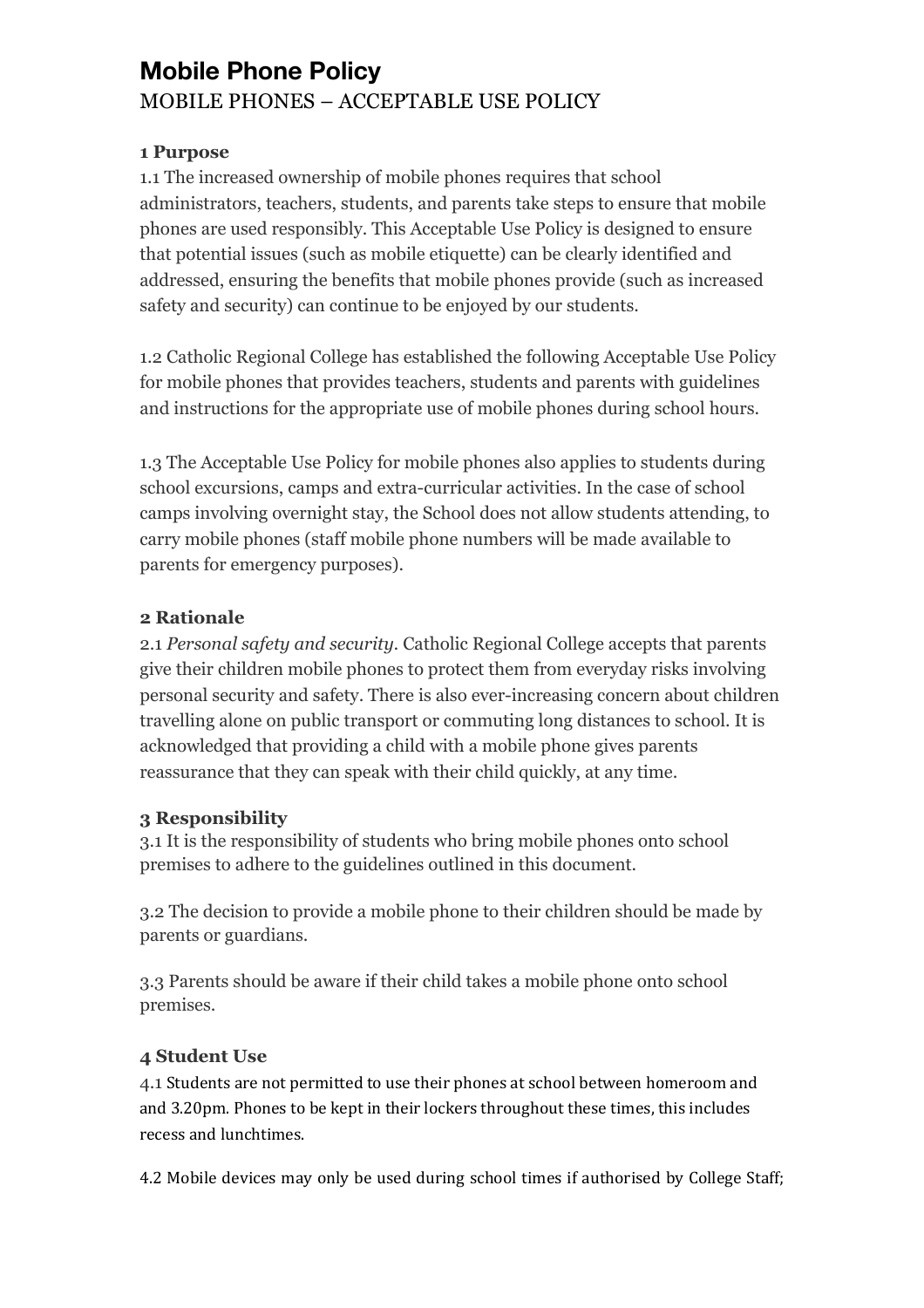this includes school excursions, camps and extra-curricular activities (unless the excursion guidelines stipulate that mobile devices are not permitted).

4.3 Non-observance or breaches of these rules will result in the mobile phone being confiscated for the day and can be collected from the College Office at the end of the day. A second confiscation will result in the student's phone being locked in the College safe overnight and collected the next day. A third breach will require parent collection of the phone from the College Office.

4.4 Parents are reminded that in cases of emergency, the College Office remains a vital and appropriate point of contact and can ensure your child is reached quickly, and assisted in any appropriate way.

4.5 Any student who is feeling unwell at school and needs to go home must arrange this through the College Office. In some situations, students may need to contact home or parents, it is possible for this to occur in the presence of their Level Coordinator or a Deputy Principal. Any arrangements to leave school must be made through the College office. 

## **5 Theft or damage**

5.1 Students are required to mark their mobile phone clearly with their name.

5.2 Mobile phones which are found in the school and whose owner cannot be located should be handed to student reception areas.

5.3 The school accepts no responsibility for replacing lost, stolen or damaged mobile phones. Their safety and security is wholly in the hands of the student.

5.4 The school accepts no responsibility for students who lose or have their mobile phones stolen while travelling to and from school.

5.5 It is strongly advised that students use passwords/pin numbers to ensure that unauthorised phone calls cannot be made on their phones (eg by other students, or if stolen). Students must keep their password/pin numbers confidential. Mobile phone and/or passwords may not be shared.

#### **6 Inappropriate conduct**

6.1 Any student/s found using a mobile phone to gain advantage in exams or assessments will face disciplinary actions as sanctioned by the College.

6.2 Any student who uses vulgar, derogatory, or obscene language while using a mobile phone will face disciplinary actions as sanctioned by the College.

6.3 Students with mobile phones may not engage in personal attacks, harass another person, or post private information about another person using SMS